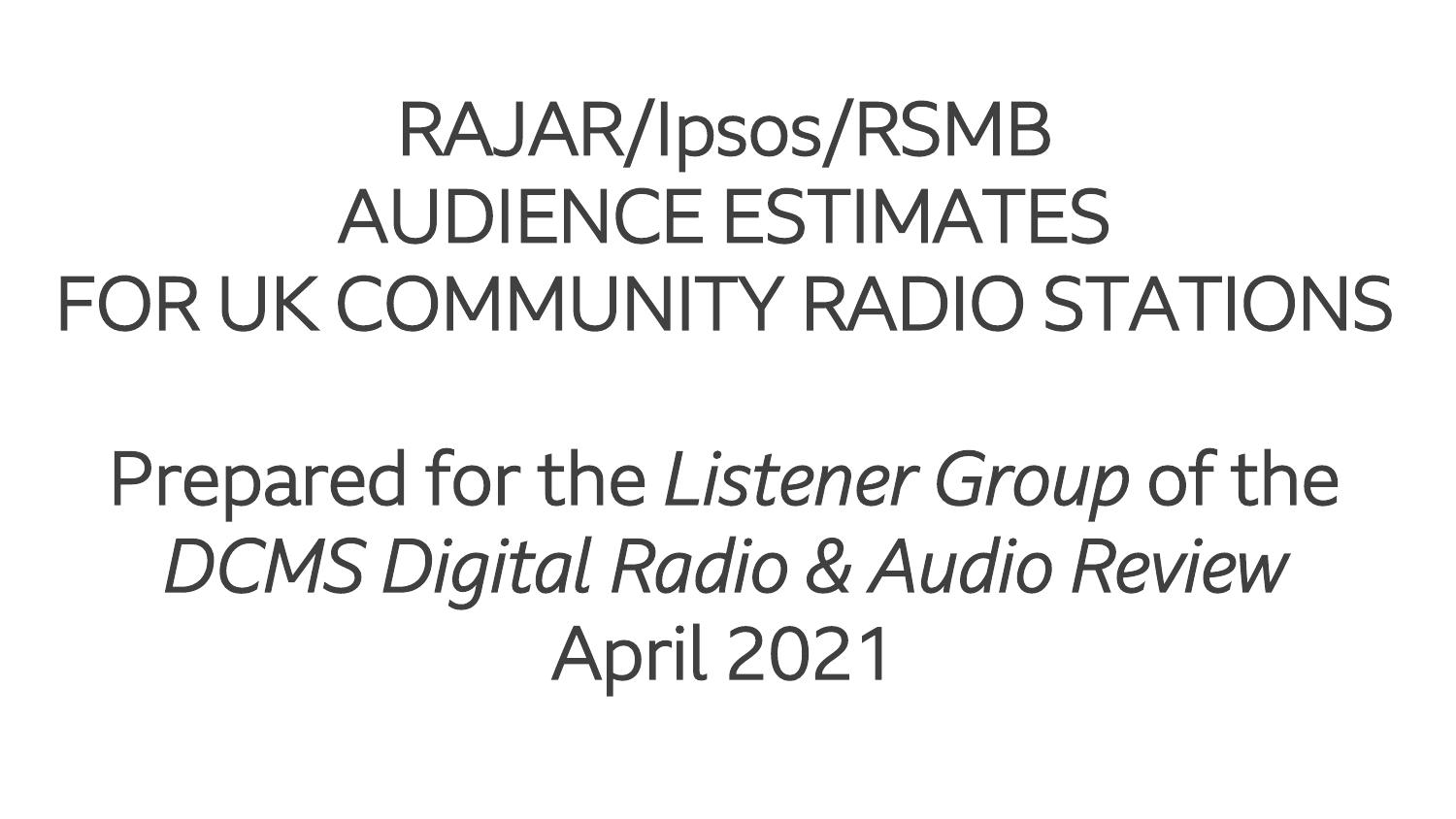All data is based on the period:1st April 2019 to 29th March 2020.

RAJAR data for All BBC, All Commercial and Other Radio is published to the RAJAR Gold Standard. However, a few notes should be highlighted with regard to this bespoke audience estimate report for Community :-

- Any stations who do not subscribe to RAJAR do not appear in any fieldwork materials. However, participants are asked to manually add in the name of any station they listen to in the survey week which isn't prompted. These are known as 'write-in's.
- Of course, without the prompts afforded by being included in the fieldwork materials, it is likely that non-subscriber stations will be at a disadvantage when it comes to an accurate reflection of their listening figures – hence this group is currently collectively described as "Other listening" in the published RAJAR data and no further data breakdowns are possible.
- Mindful of this potential disadvantage, a 50% uplift has been applied to the reach data generated in this analysis of Community Radio. This figure comes from a previous study which showed that, for a non-mainstream station, the difference in reach when they were listed in the fieldwork materials vs. relying on respondents to recall and manually add-in the station was 50%. It is very difficult to tell the extent to which this 50% figure might be accurate in the case of Community Radio as a category but it is the only one we have to estimate what the reach might be if these stations had been included in the fieldwork materials.
- Furthermore we suspect that some of the audience most drawn to Community Radio output may also be those with whom a mass-population survey like RAJAR finds it slightly more challenging to engage.
- For all these reasons these figures should be taken as an estimate of the reach of Community Radio in the UK.
- This analysis was carried out and overseen by RSMB who oversee all statistical elements of the main RAJAR survey such as the sampling design and weighting.
- Where comparisons are made with "All Radio" this applies to data drawn from the RAJAR survey in Q1 2020, weighted to 12 months.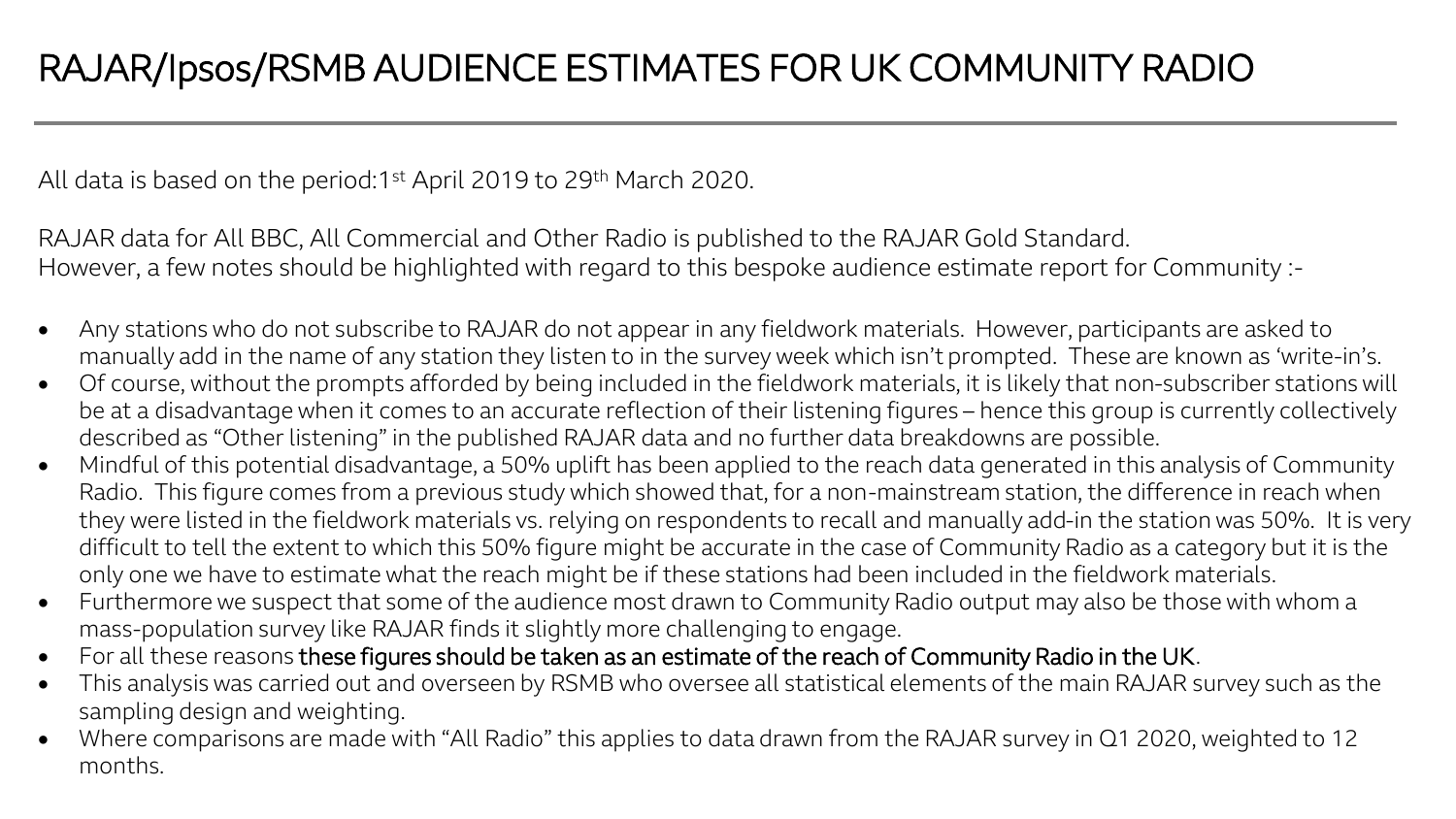## TOPLINE AUDIENCE DATA

## RAJAR WEEKS 14 2019 - 13 2020 (1st APRIL '19 - 29th MARCH '20)

| Report<br>Number                       | <b>Report Name</b>                                      | <b>WEEKLY REACH</b>                   |  | Reach 95% CI | <b>Highest</b> | Lowest |
|----------------------------------------|---------------------------------------------------------|---------------------------------------|--|--------------|----------------|--------|
| 5960                                   | ALL COMMUNITY RADIO (000s)                              | 682                                   |  | $+/- 105$    | 787            | 577    |
|                                        | % of UK Popn                                            | 1.2                                   |  |              | 1.4            | 1.0    |
| 5973                                   | <b>BLACK AND ASIAN COMMUNITY</b><br>RADIO (000s)        | 152<br>(107 among Black & Asian Popn) |  | $+/- 50$     | 202            | 102    |
|                                        | % of UK Popn                                            | 0.3<br>(2% of Black & Asian Popn)     |  |              | 0.4            | 0.2    |
| <b>DATA INCLUDING 50% REACH UPLIFT</b> |                                                         |                                       |  |              |                |        |
| Report<br>Number                       | <b>Report Name</b>                                      | <b>WEEKLY REACH</b>                   |  | Reach 95% CI | Highest        | Lowest |
| 5960                                   | ALL COMMUNITY RADIO (000s)                              | 1023                                  |  | $+/- 129$    | 1152           | 894    |
|                                        | % of UK Pop                                             | 1.8                                   |  |              | 2.1            | 1.6    |
| 5973                                   | <b>BLACK AND ASIAN COMMUNITY</b><br><b>RADIO (000s)</b> | 228<br>(161 among Black & Asian Popn) |  | $+/- 61$     | 289            | 167    |
|                                        | % of UK Popn                                            | 0.4<br>(3% of Black & Asian Popn)     |  |              | 0.5            | 0.3    |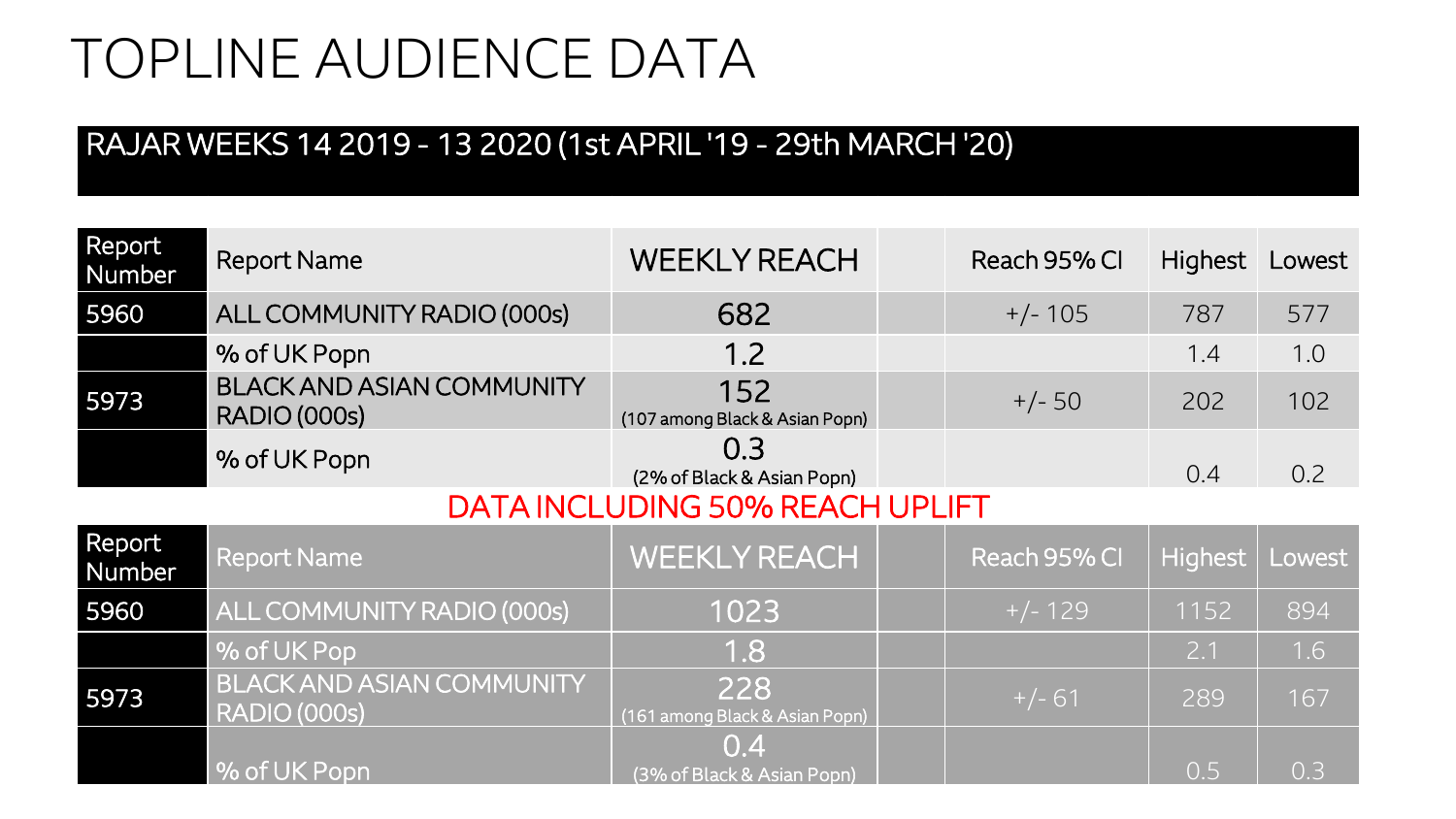Age-wise, and compared with All Radio, Community Radio attracts the same proportion of U35s but then skews to a middle age-range of 35-64, while attracting fewer 65+s. It also skews much more C2DE than All Radio.

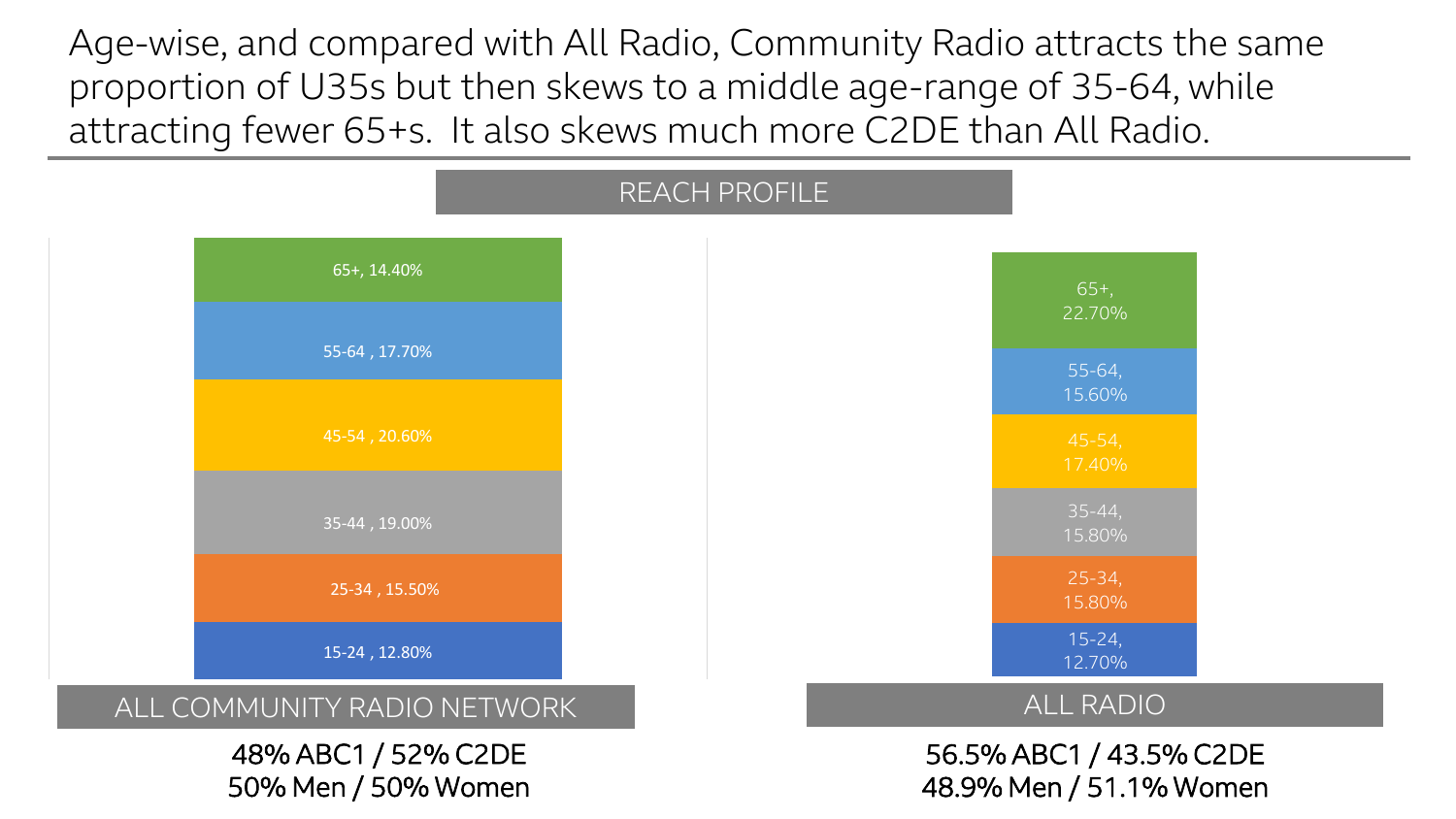Versus the All Radio audience, Community Radio skews heavily to the Midlands; then to the South and East of England, to Ulster and, marginally, to Scotland.

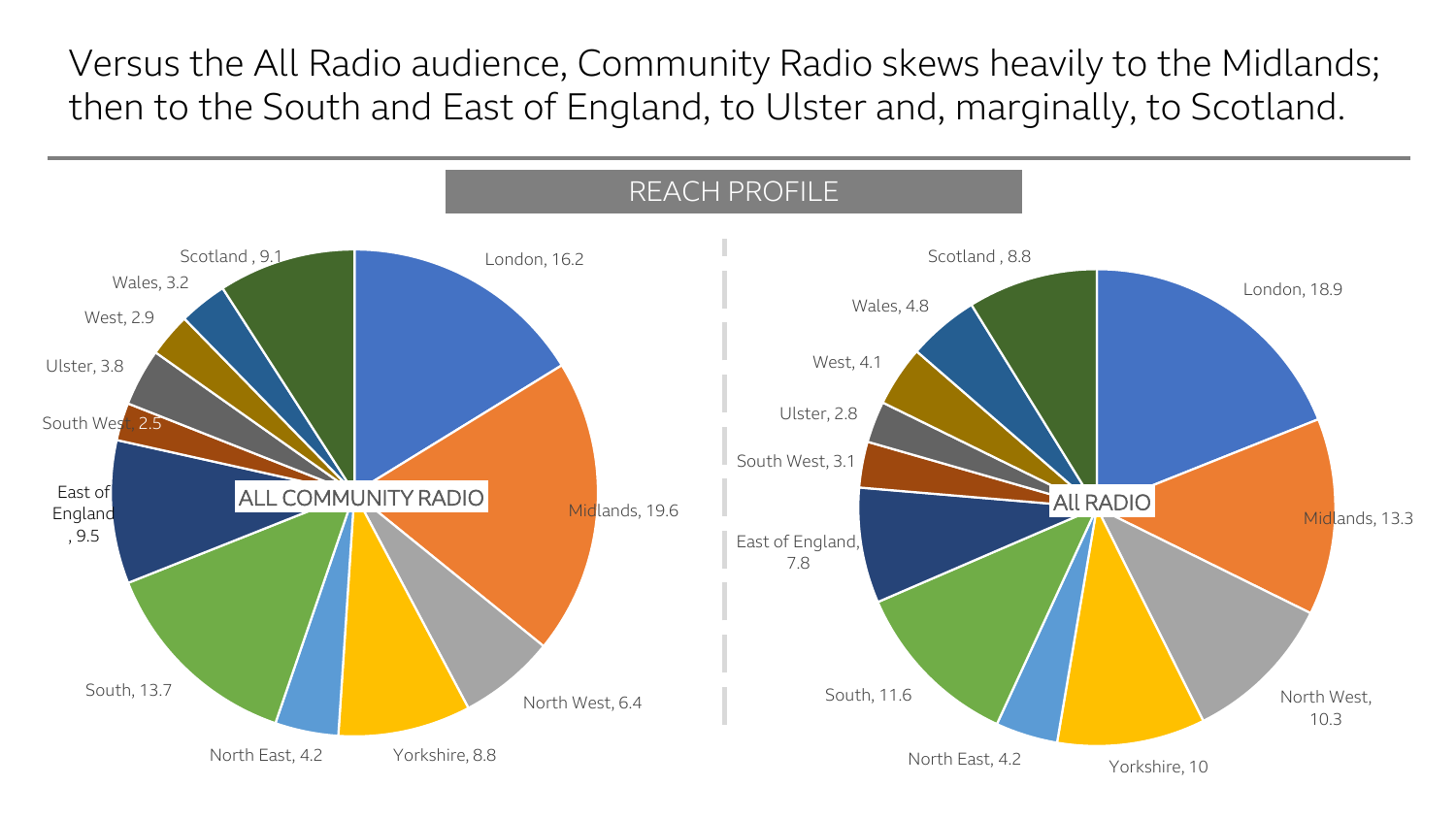Community Radio reaches between 146-219k (2.7%-4.1%) audiences from Black and Asian populations every week. This represents a reach profile of 21% for these audiences, versus 8% for All Radio.



of 70% for these audiences to this group of stations.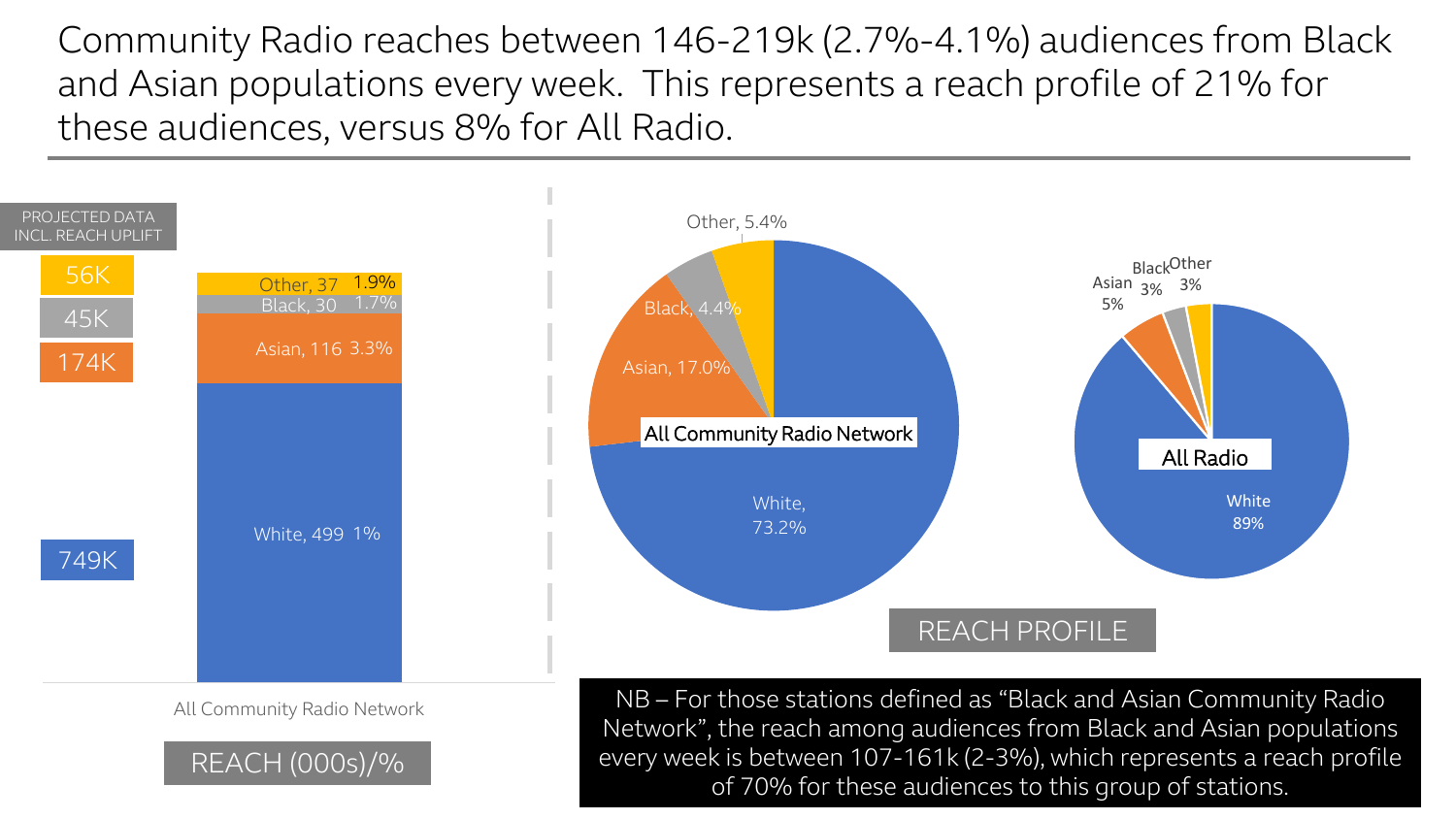The pattern of listening to Community Radio is broadly the same as All Radio with a peak c8-8.30am. But the daytime decline is steeper before a further peak c2.30-4.30 and then the same post-7pm decline into the evening.

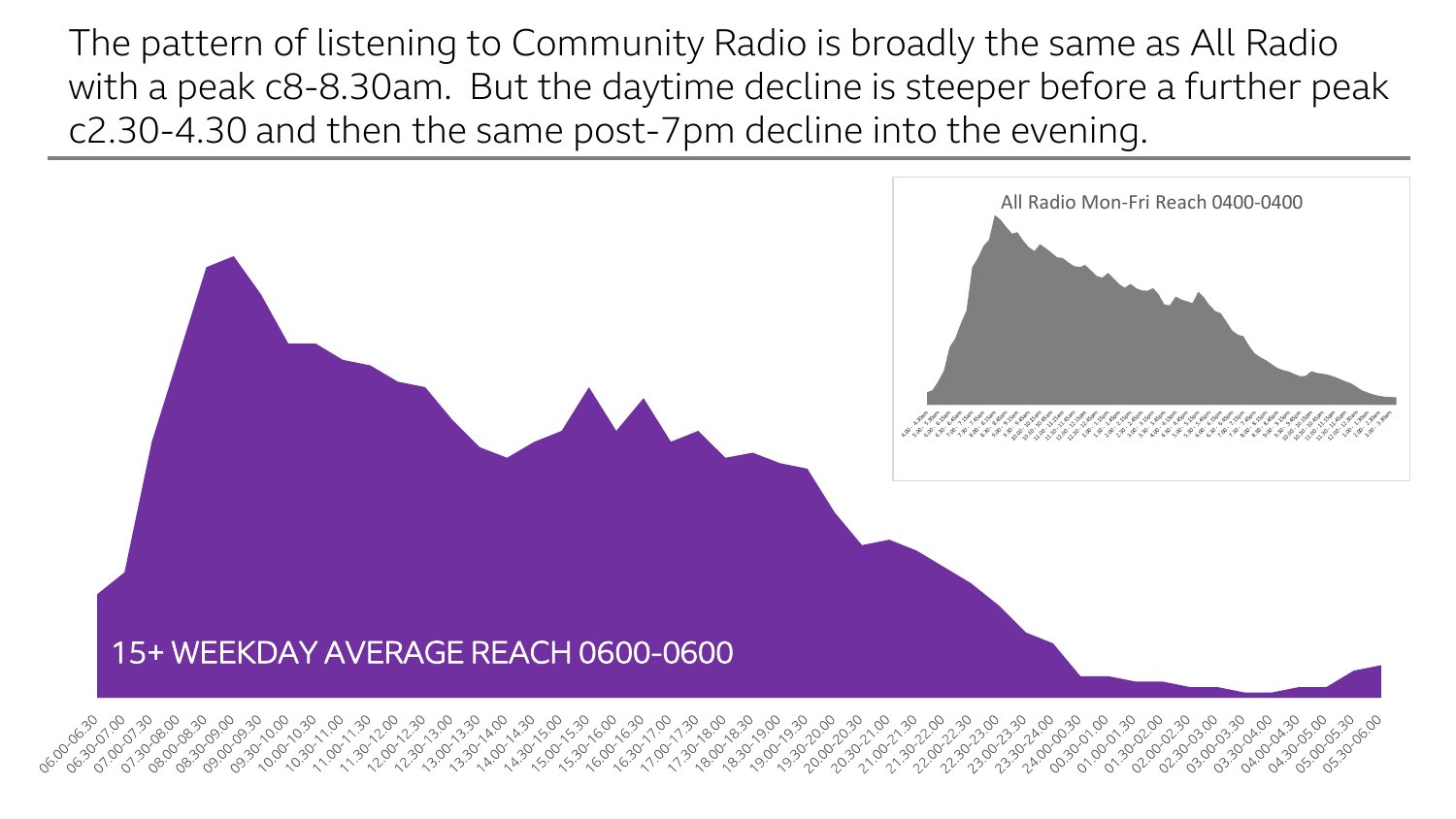Community Radio skews much more heavily to Analogue, and also to Online (>1 in 5 hours). Location follows the same pattern as All Radio with a slight further skew to being in home.



NB Uplift factors are not applied to hours; plus no platform edits are applied to Community Radio in the way they can be applied to All Radio